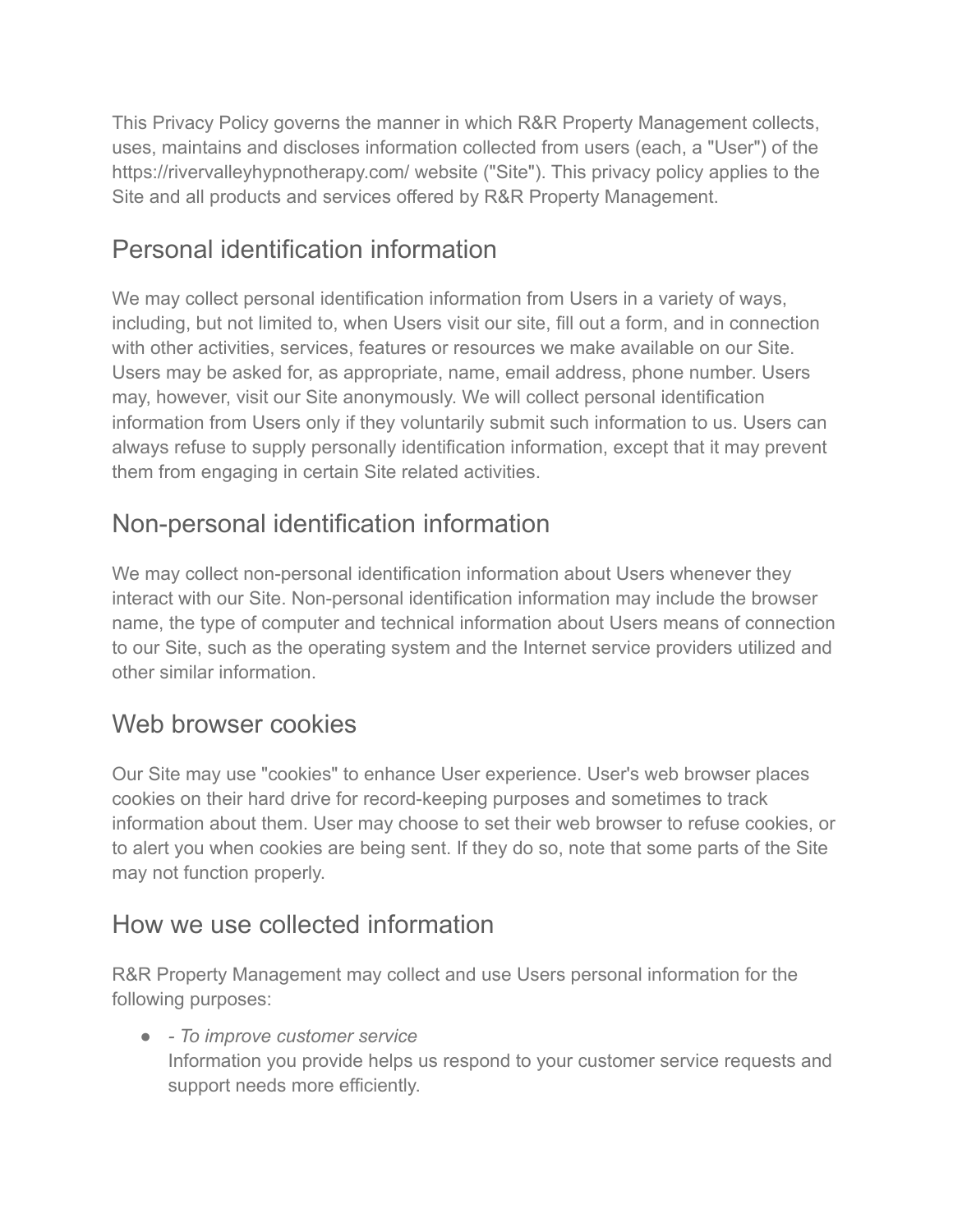- *To personalize user experience* We may use information in the aggregate to understand how our Users as a group use the services and resources provided on our Site.
- *To improve our Site* We may use feedback you provide to improve our products and services.
- *To send periodic emails* We may use the email address to respond to their inquiries, questions, and/or other requests.

## How we protect your information

We adopt appropriate data collection, storage and processing practices and security measures to protect against unauthorized access, alteration, disclosure or destruction of your personal information, username, password, transaction information and data stored on our Site.

Sensitive and private data exchange between the Site and its Users happens over a SSL secured communication channel and is encrypted and protected with digital signatures.

## Sharing your personal information

We do not sell, trade, or rent Users personal identification information to others. We may share generic aggregated demographic information not linked to any personal identification information regarding visitors and users with our business partners, trusted affiliates and advertisers for the purposes outlined above.

# Changes to this privacy policy

R&R Property Management has the discretion to update this privacy policy at any time. When we do, we will revise the updated date at the bottom of this page. We encourage Users to frequently check this page for any changes to stay informed about how we are helping to protect the personal information we collect. You acknowledge and agree that it is your responsibility to review this privacy policy periodically and become aware of modifications.

#### Your acceptance of these terms